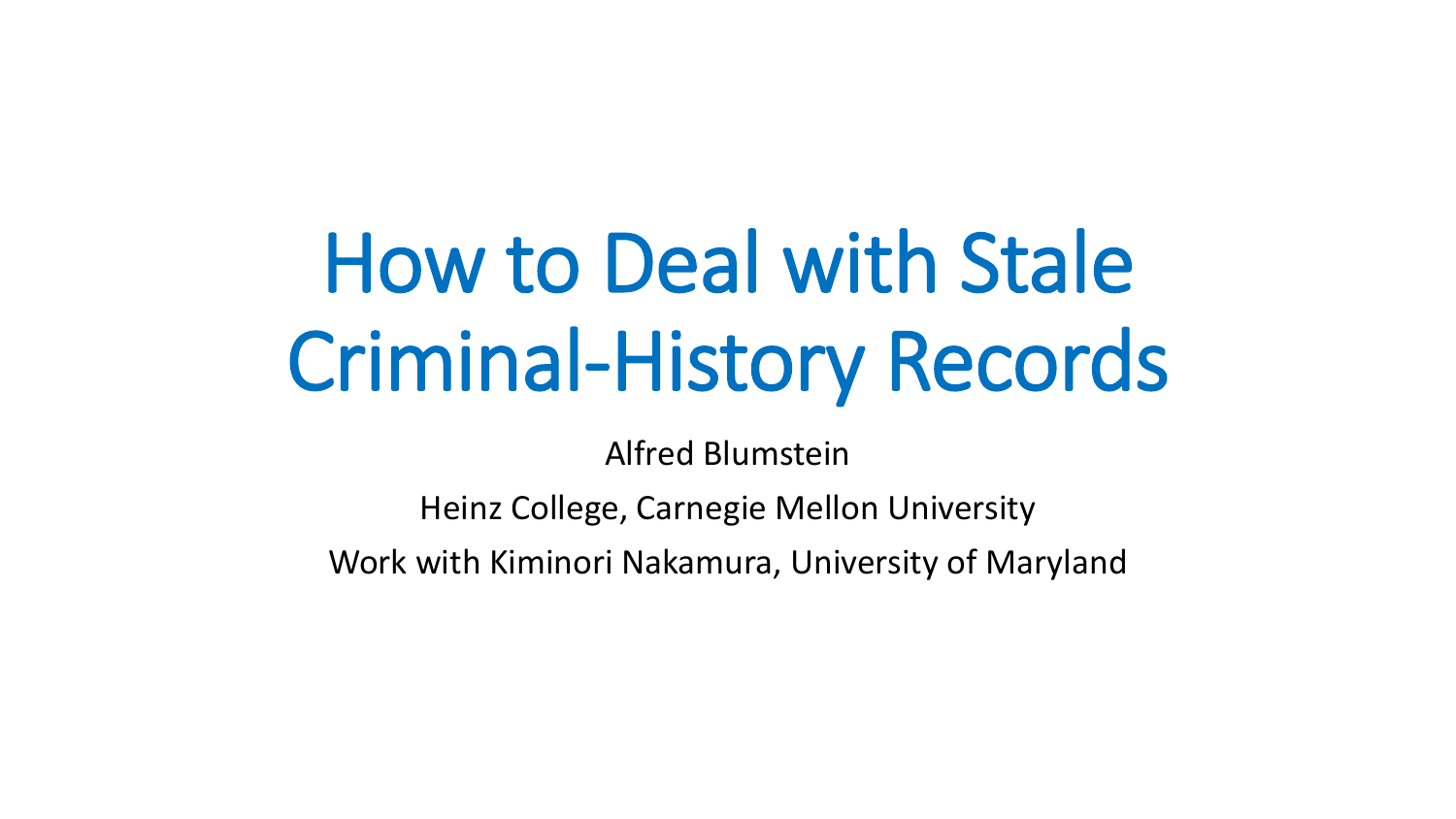### Criminal-History (CH) Records Are Ubiquitous

- Criminal Records Exist on ~100 Million Individuals
- 10 Million Criminal Records per Year
	- Arrest, Conviction, Probation, Parole, Incarceration
- Probability of a Male Being Arrested Some Time in His Life for a Non-Traffic Offense ~ 60%
	- Christensen estimated 50% in 1967
- Criminal Records Are Now Long-Lasting and Computerized, Readily Available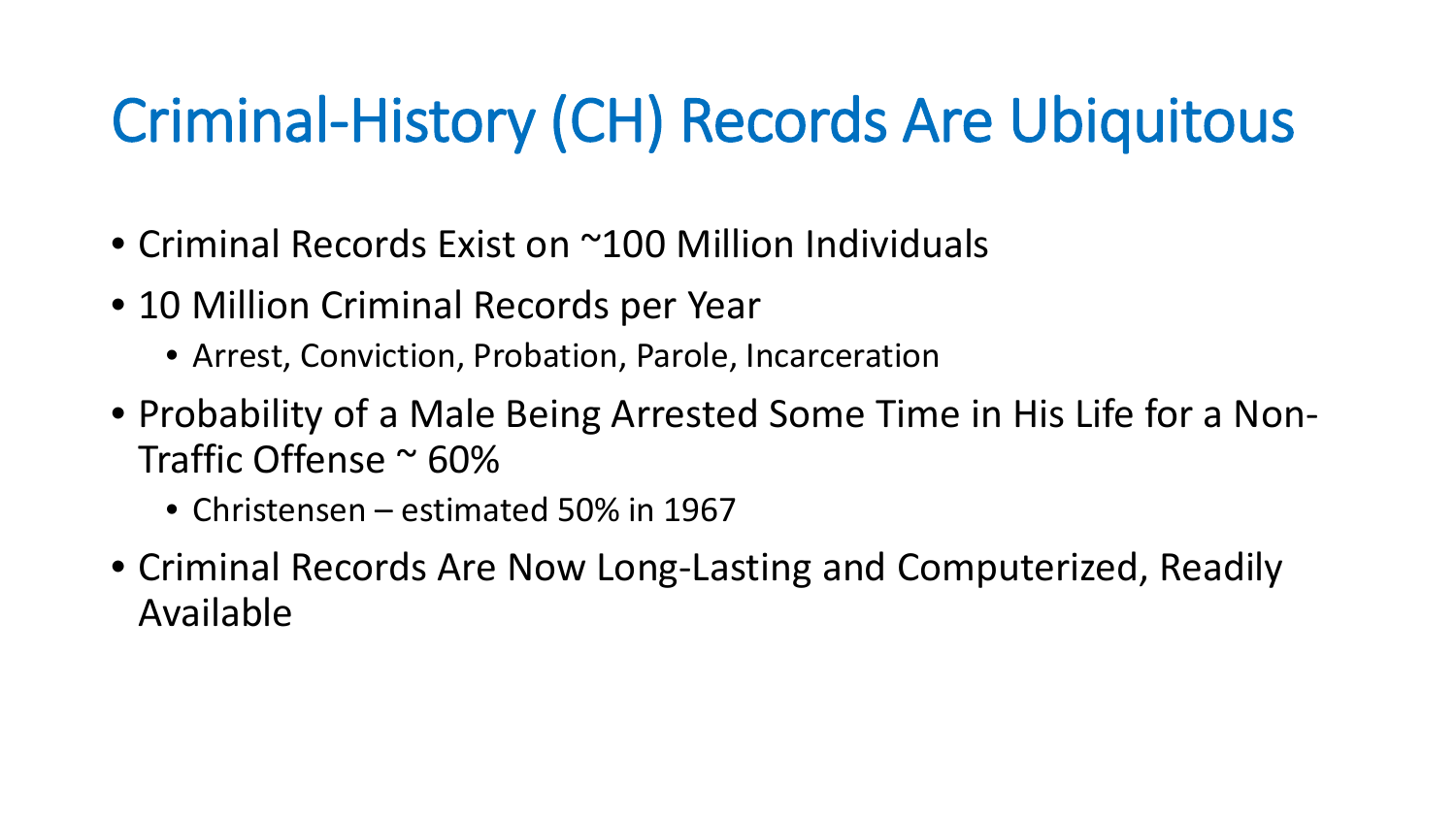### CH Records Used for Employment Decisions

- Employers often seek criminal-record information on job candidates
	- Effort at Risk Aversion
		- Liability risk from clients, customers
		- Risk of theft of employer's assets
- Record May Be "Stale" with Information No Longer Relevant
	- Some statutes or job requirements apply "Forever"
	- Recidivism declines with time clean
	- Criminal activity peaks at age 17-21 and declines after that
- Employers rarely understand the true risks in a CH Record
	- Mostly tend to exaggerate the risks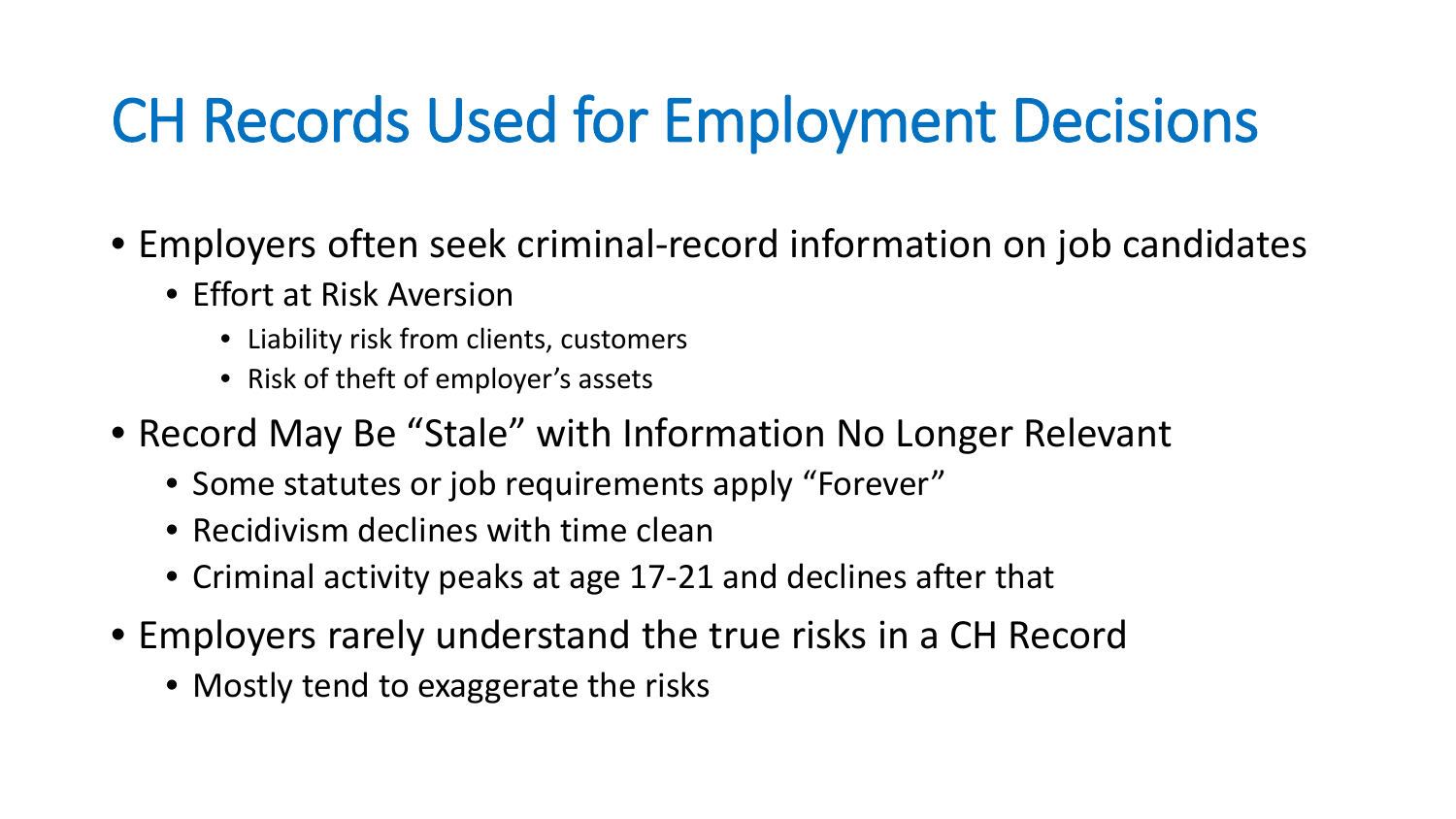# Many Efforts to Counter Inappropriate Punitive Uses of Criminal Records

- EEOC challenges inappropriate and discriminatory uses
	- Particularly Stale Records
	- Job necessity
- "Ban the Box" Rule
	- Prohibit "Have You Ever Been Arrested/Convicted" query on job applications
	- Government uses, encourage others, especially government contractors
- Civic Organizations
	- Safer Foundation in Chicago
	- Legal services organizations
- Clear need for methods to address the trade-off between employer risk and employee opportunity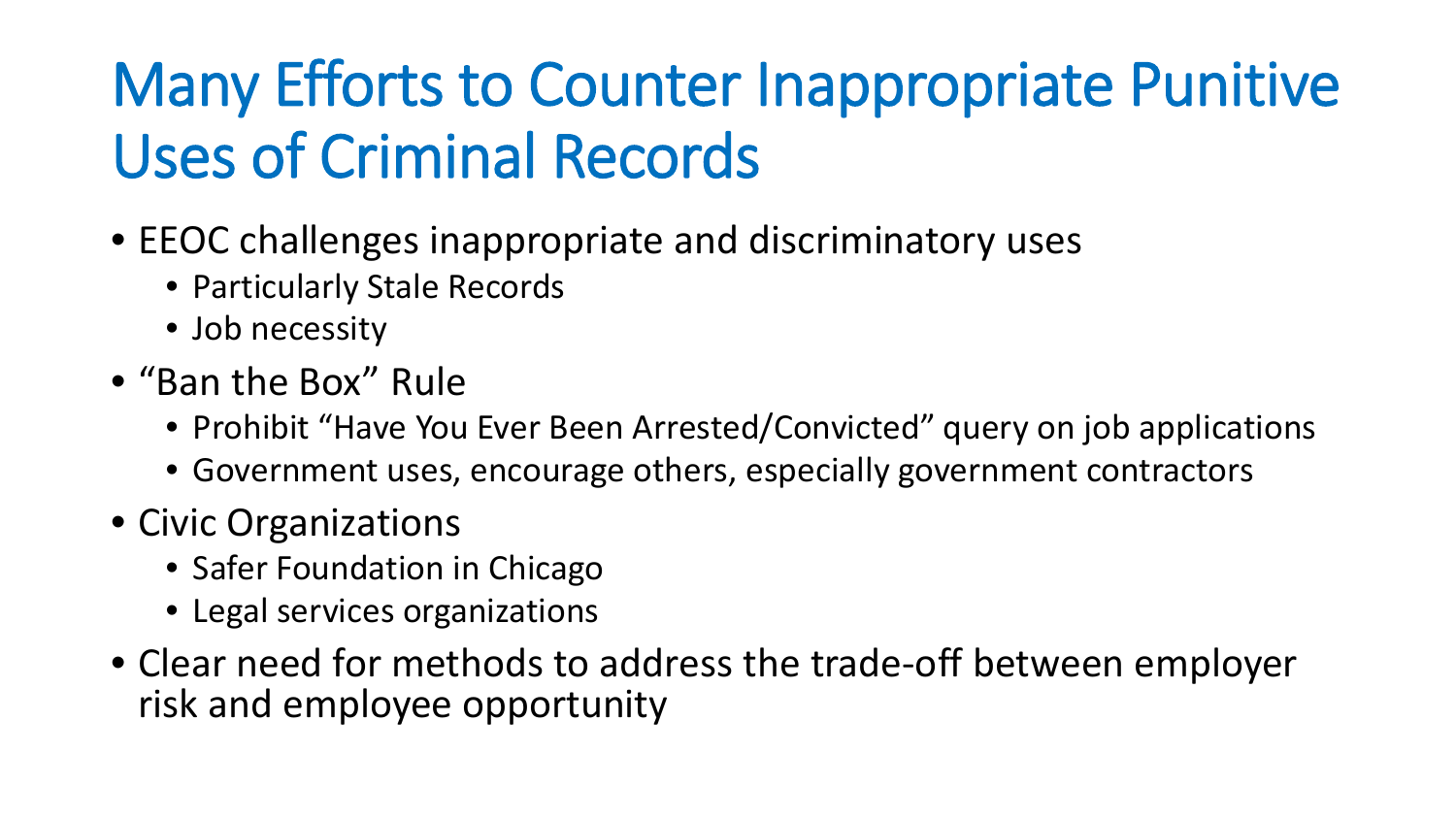# Need empirical approach and estimates

- Lack of empirical evidence leaves employers to set their own arbitrary cut-off points
	- 5 or 10 or 15 years (nice round numbers)
	- 7 years (Biblical origins?)
	- 15 years (conservative)
	- Forever (usually unreasonable)
- Employers vary in level of concern
	- Dealing with vulnerable populations (elderly, children)
	- Bank teller
	- National security
	- Construction worker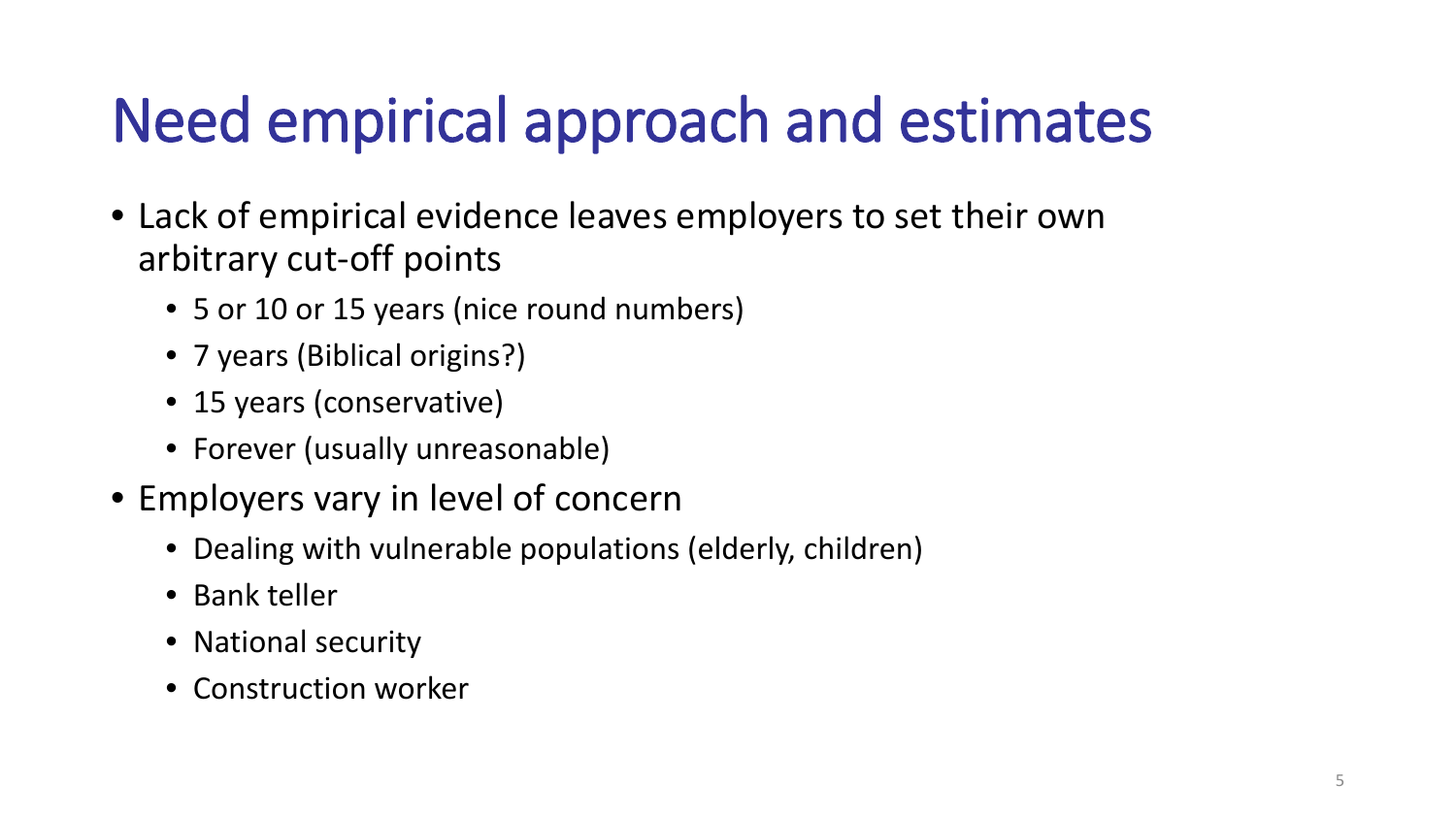### Possible Research Approaches

- Recidivism studies (e.g., BJS, 1997, 2002)
	- Usually involve short observation period -
	- Most recidivism studies wait only 3-5 years
- Birth Cohort studies (e.g., Kurlychek, Brame, & Bushway, 2006, 2007)
	- Limited sample size and short follow-up
- Need long-term follow-up
- All based on CH records from state repositories
	- Can provide rich samples with rich demographic and crime-type disaggregation and long-term follow-up
	- Provide no information about the never-arrested, out-of-state arrests, period effects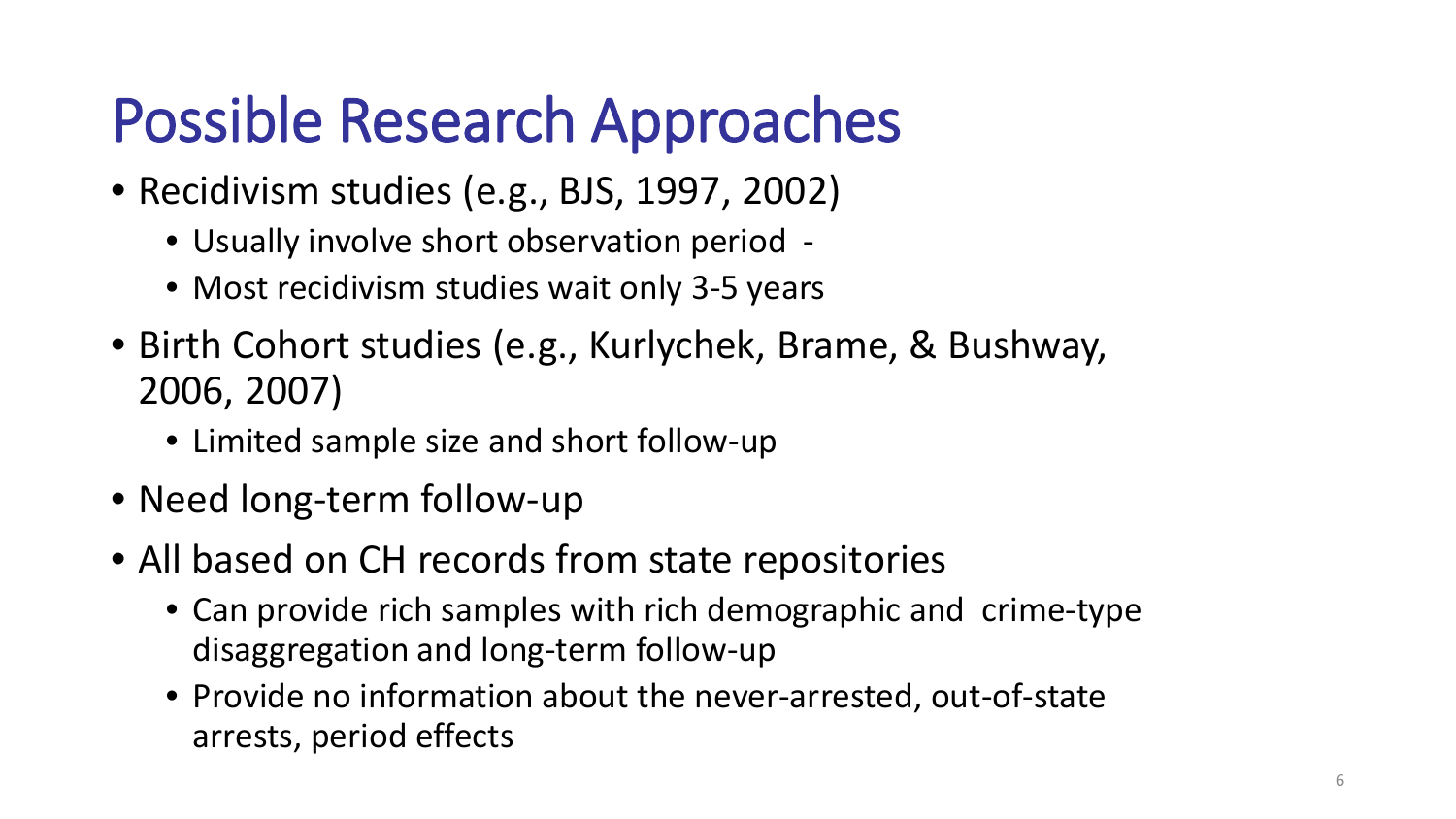### Approaches to Redemption Balancing the Risks

- Redemption from Negative Effects of Stale CH Record
	- Must accommodate reasonable concern re employer risks
		- Risk declines with "time clean"
	- Estimate when recidivism risk has dropped low enough for "redemption"
		- When risk Is comparable to that of the general population
		- When risk is within a tolerance level of the never-arrested
		- That is the "Redemption Time"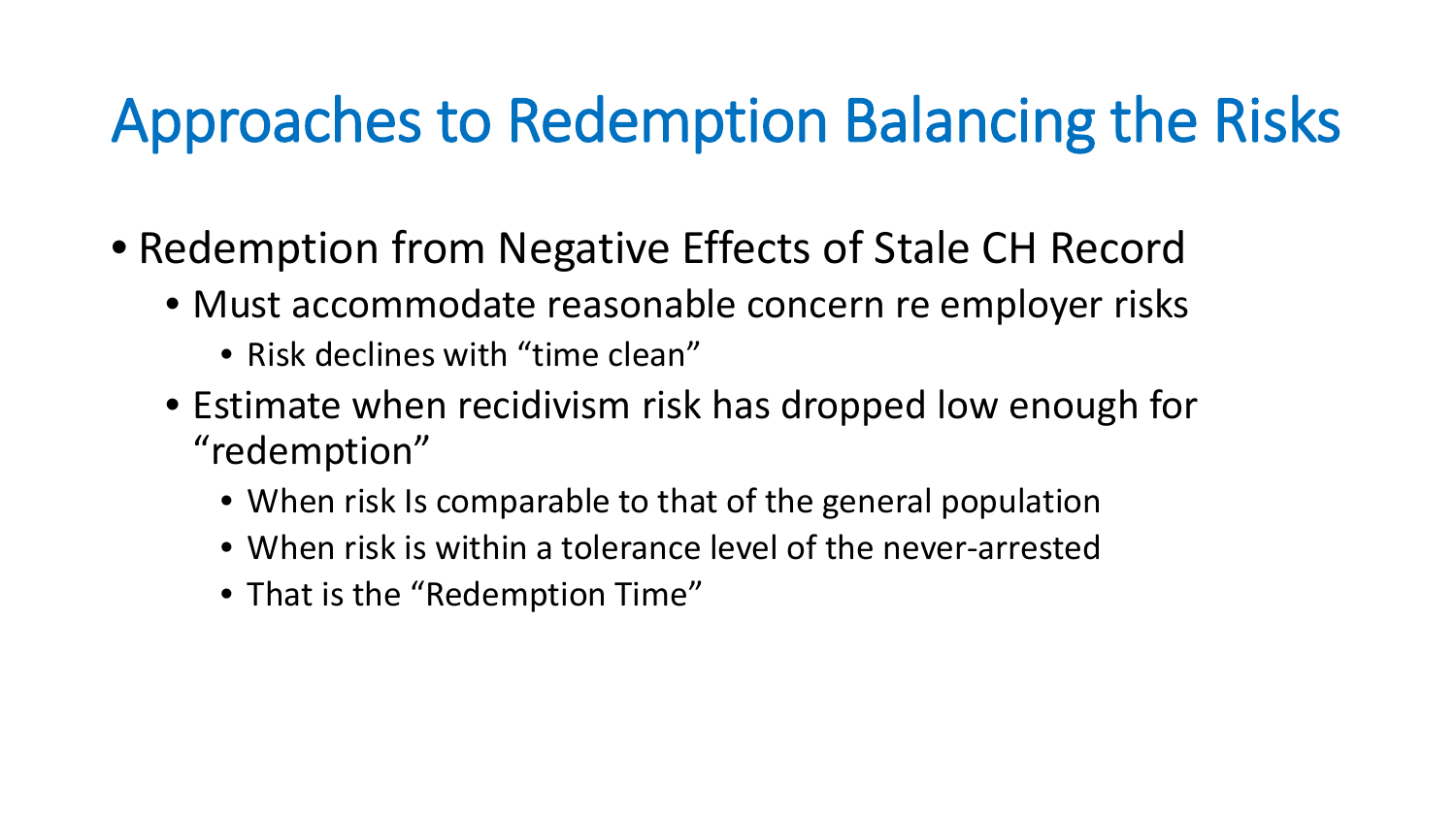#### Review of Some Research Results

- Redemption Research to estimate "redemption times"
	- Blumstein and Nakamura in *Criminology* 2009 and later
	- Sample of 88,000 First-Time Arrestees in 1980 in NY State
	- Used "Hazard Function" to Track Recidivism
		- Track over time the Probability of a **First** Recidivist Arrest
		- High initially and declines steadily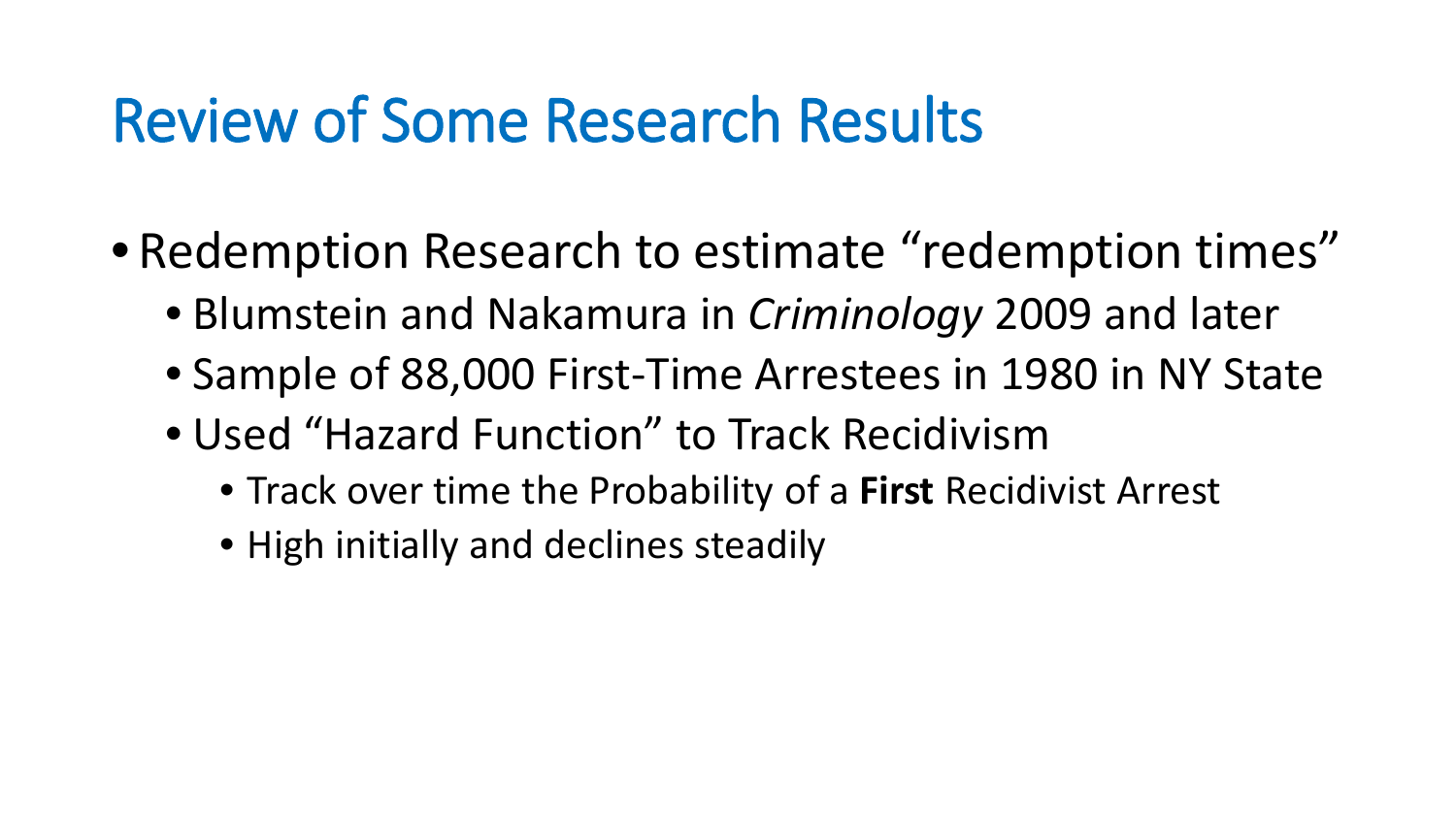#### Probability(t) of a *First* New Arrest = Hazard  $(C_1 = Burglary; A_1 = 18,20)$

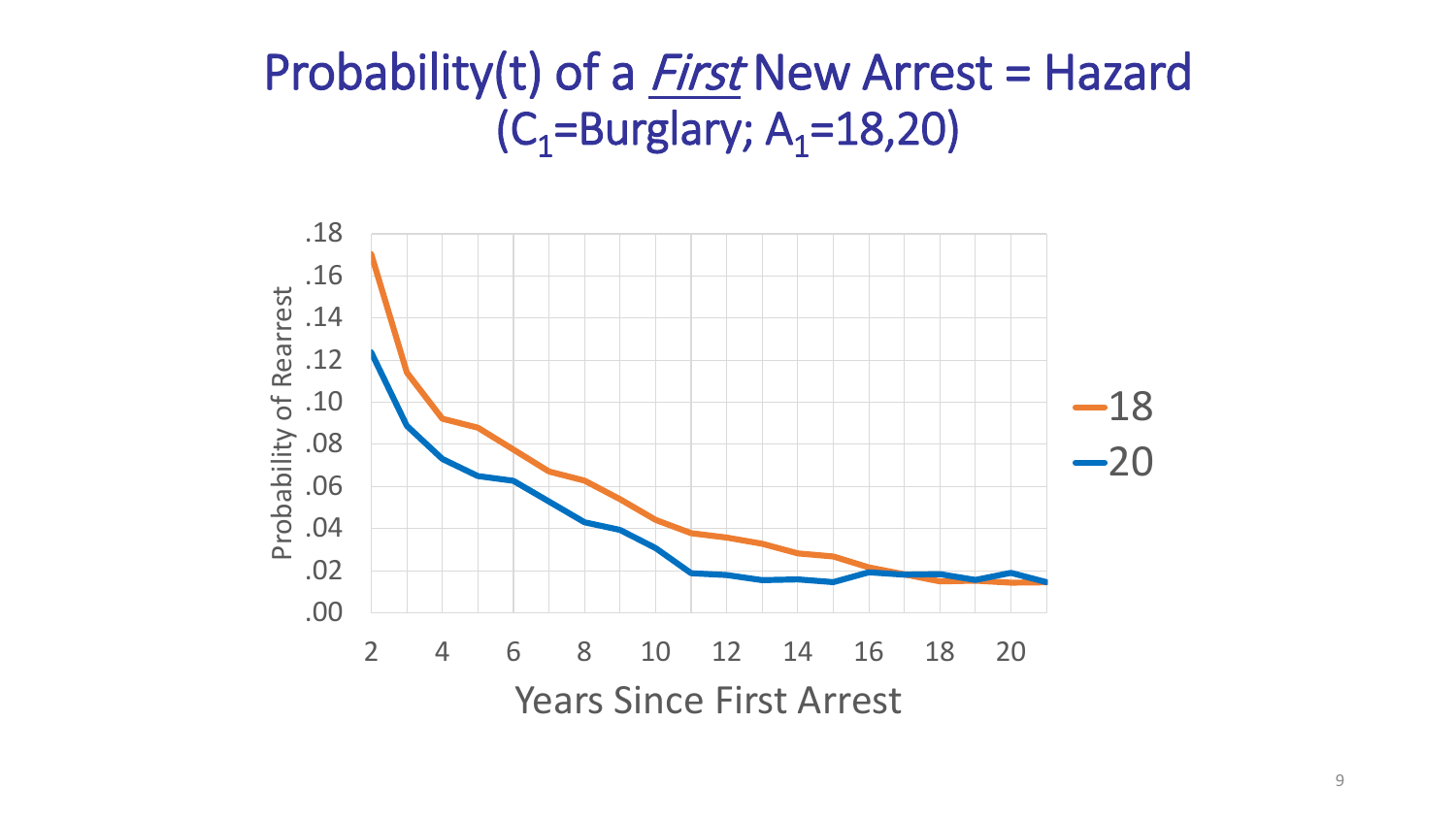### Choice of Redemption Time

- Compare Hazard to Arrest Rate of General Population
	- Age-Crime Curve = Arrests of Age a/Population of Age a
	- Hazard declines faster than Age-Crime Curve
	- Redemption time is when hazard crosses the Age-Crime Curve
- Redemption should occur when recidivism hazard drops below arrest rate of the general population of same age (i.e., the A-C Curve)
- Greater challenge if arrestees compared to the never-arrested
	- Choose a reasonable tolerable risk level (.05, .01, etc.)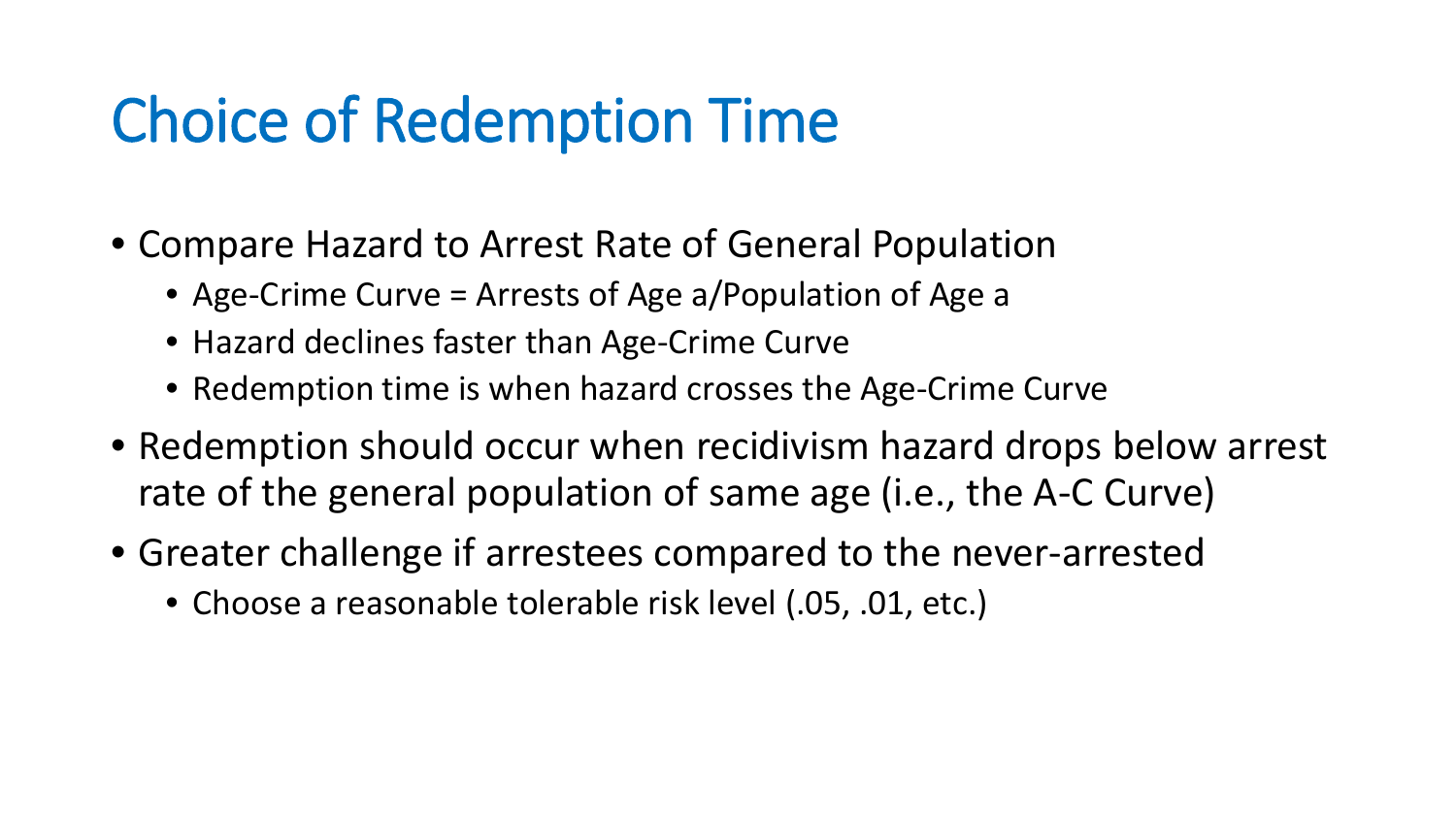Hazard vs. Age-Crime Curve (A1=20 and C1=Agg Assault)

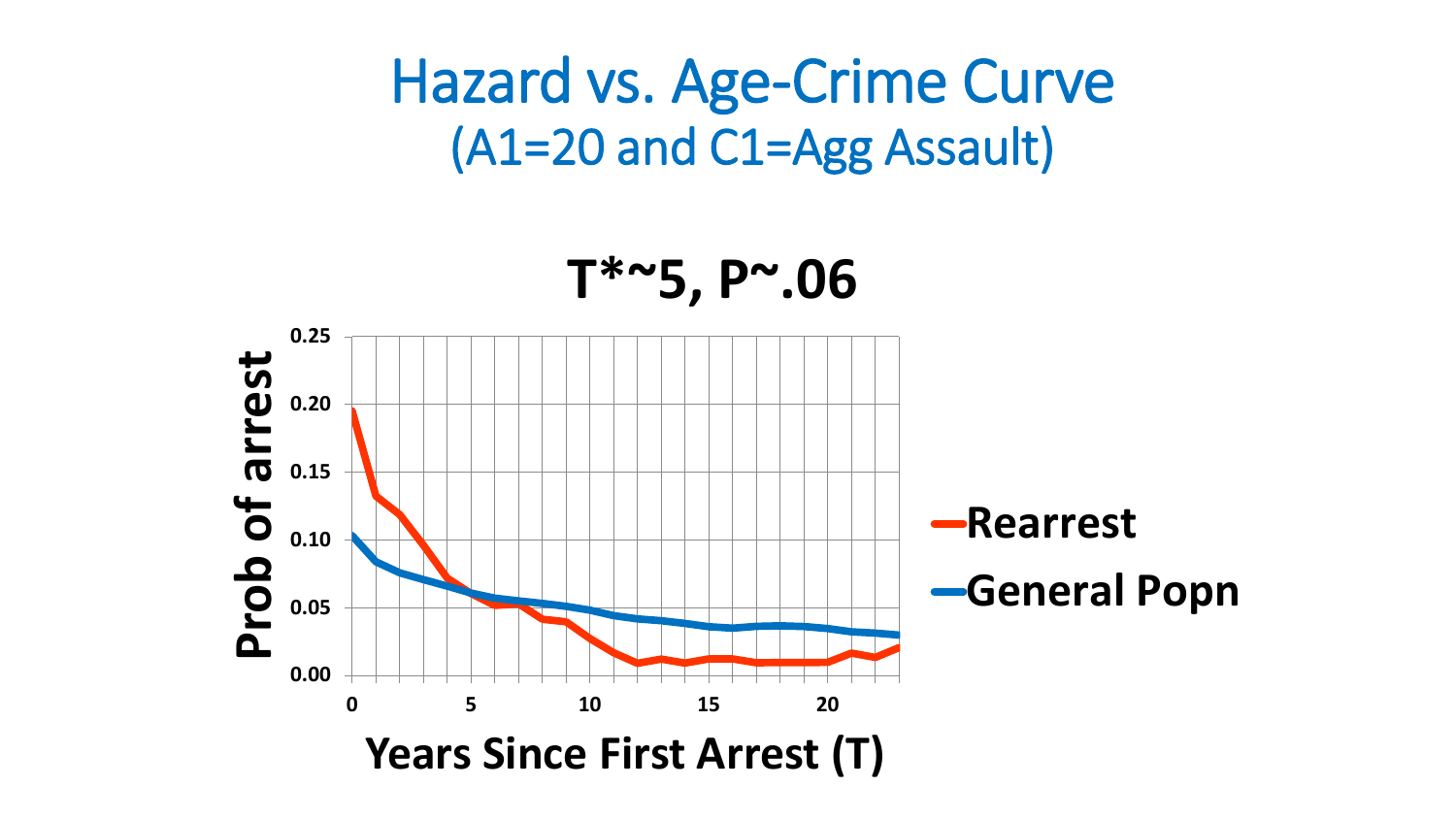### Additional Concerns to Be Addressed

- Concern that hazard is based on arrest records, not conviction
	- Arrest records vs conviction records
	- Analyzed a sub-sample of those reported to be convicted
- Concern re C2 crime type of recidivism
	- Different employers will have different concerns re recidivist crime type
		- One-on-one home counselor vs bank teller vs construction worker
- Concern over arrests outside NY State
- Concern that applicant pool is largely "never-arrested"
	- Age-crime curve not indicative of their risk profiles
- Concern about robustness of findings: 1980!, just NY!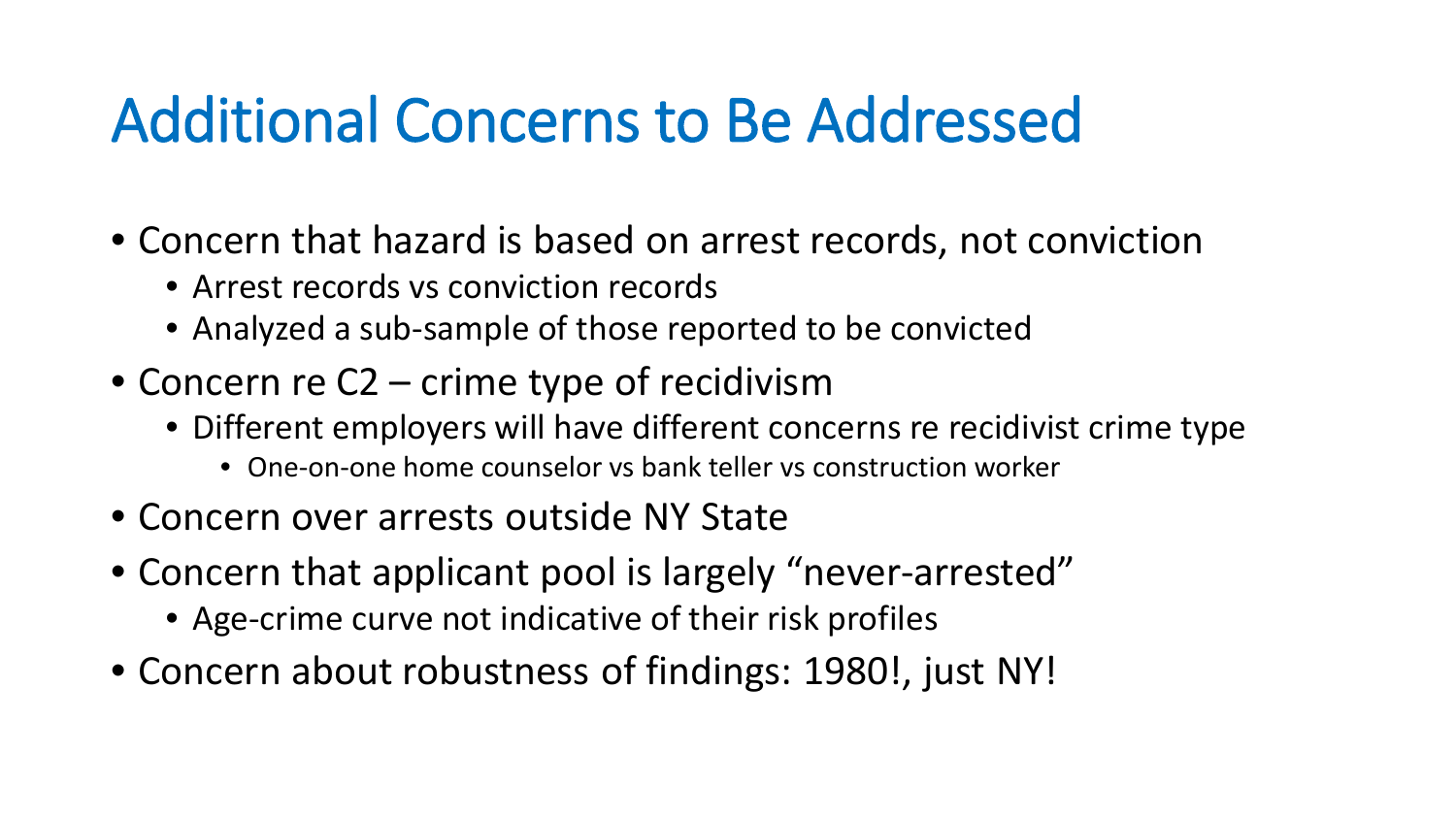#### Conviction vs. Arrest

- In many hiring situations, employers are prohibited from asking about an arrest record without a following conviction
	- Those convicted are a subset of those merely arrested

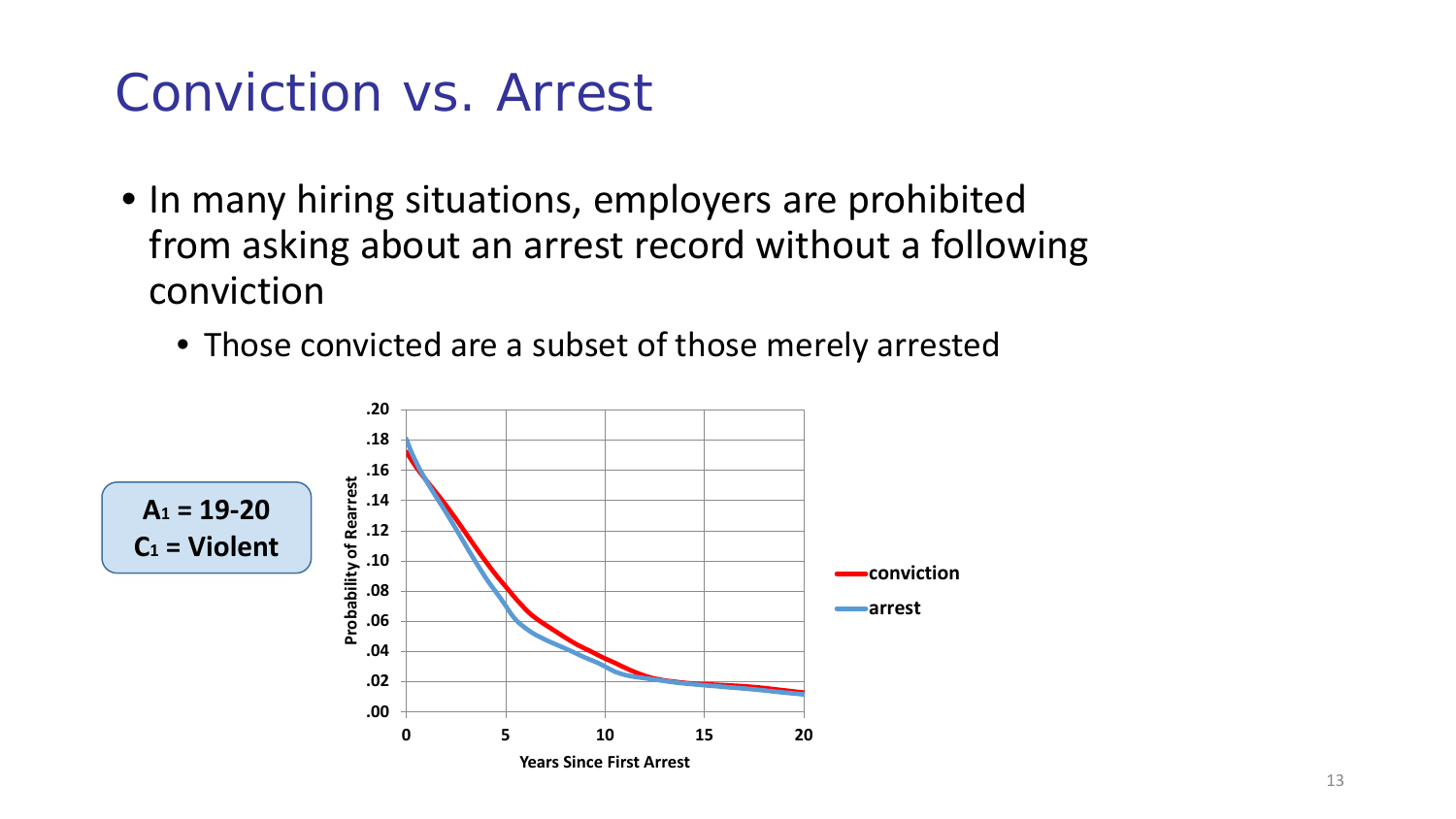# Concern over  $C_2$  – The Next Crime

- Employers differ in the crime types they care about
	- Shop owners or banks care about property crimes
	- Those dealing with vulnerable populations care about violence
- EEOC requires employers to demonstrate "*business necessity*" to justify the use of criminal records
	- Invoking the prior record should be for job-related reasons
- Develop a "crime-switch matrix"
	- Probability of going from a first crime-type *i* to a second crime-type *j*
- Analyze crime-type-specific hazards
	- Risk of re-arrest for a particular second crime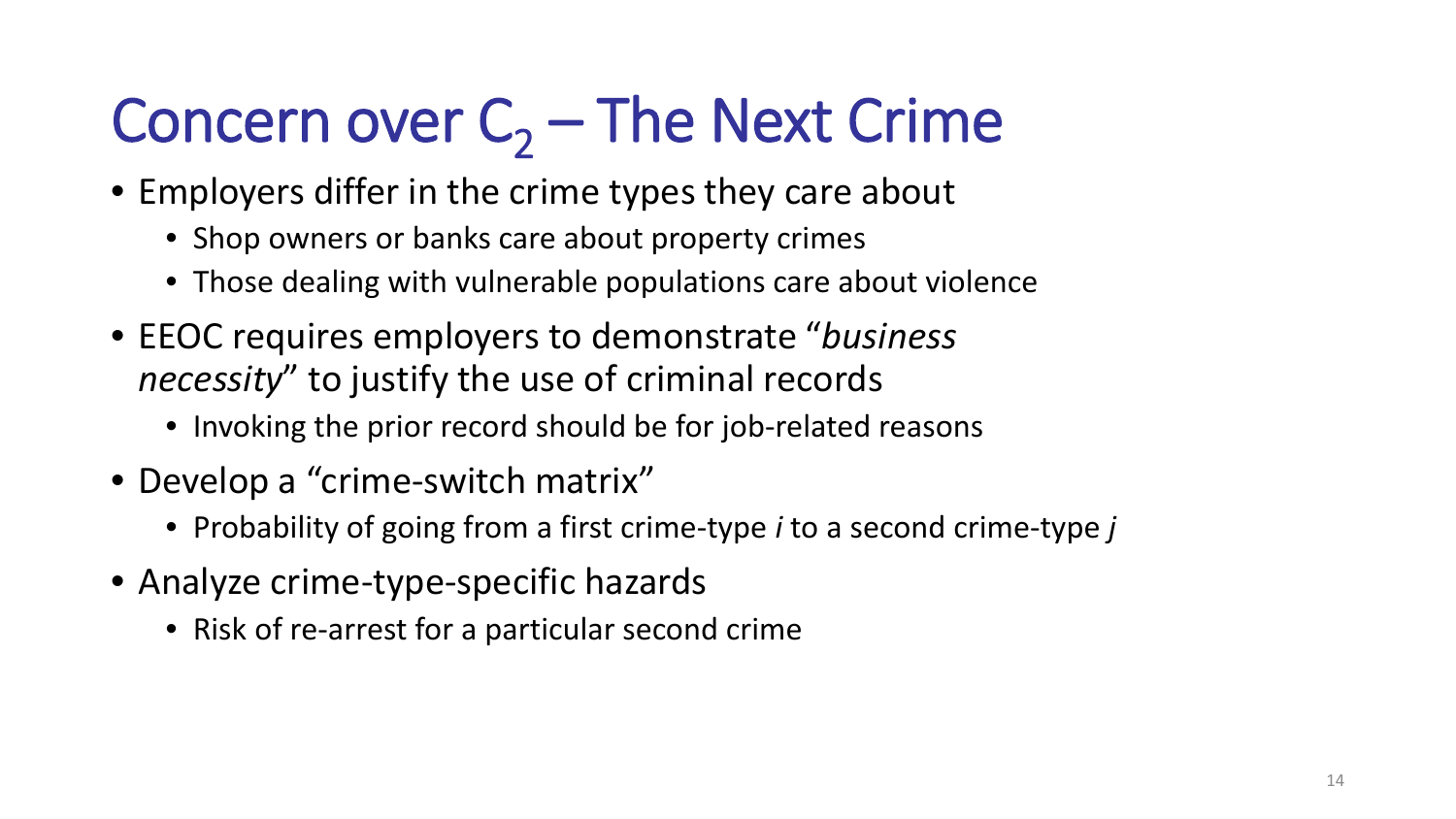### $C_2$ -Specific Hazard (A<sub>1</sub> = 19-20, C<sub>2</sub> = Violent)

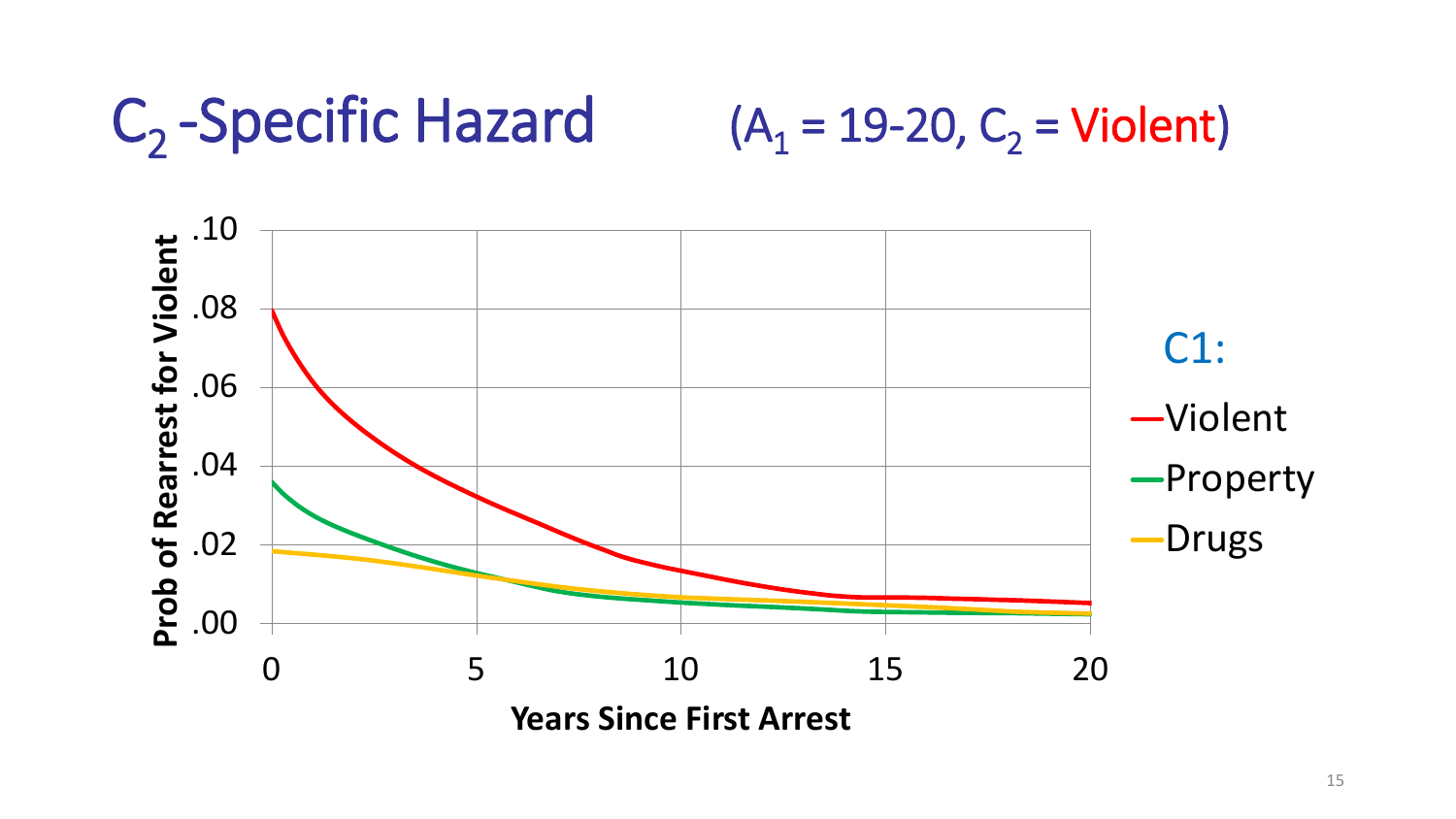#### Crime-Type Redemption Times for C2 (P=.01)

- Initial crime type is an indication of recidivism crime type
	- This is especially true for violence
		- Prior violence indicates higher risk of violence in C2

|                 |                 | $\mathbf{A}_1$ |       |
|-----------------|-----------------|----------------|-------|
| $\mathsf{C}_2$  |                 | 19-20          | 25-30 |
| <b>Violent</b>  | <b>Violent</b>  | 14.7           | 13.9  |
|                 | <b>Property</b> | 7.3            | 4.3   |
|                 | <b>Drugs</b>    | 8.8            | 4.7   |
| <b>Property</b> | <b>Violent</b>  | 11.1           | 9.1   |
|                 | <b>Property</b> | 9.2            | 12.5  |
|                 | <b>Drugs</b>    | 11.6           | 8.8   |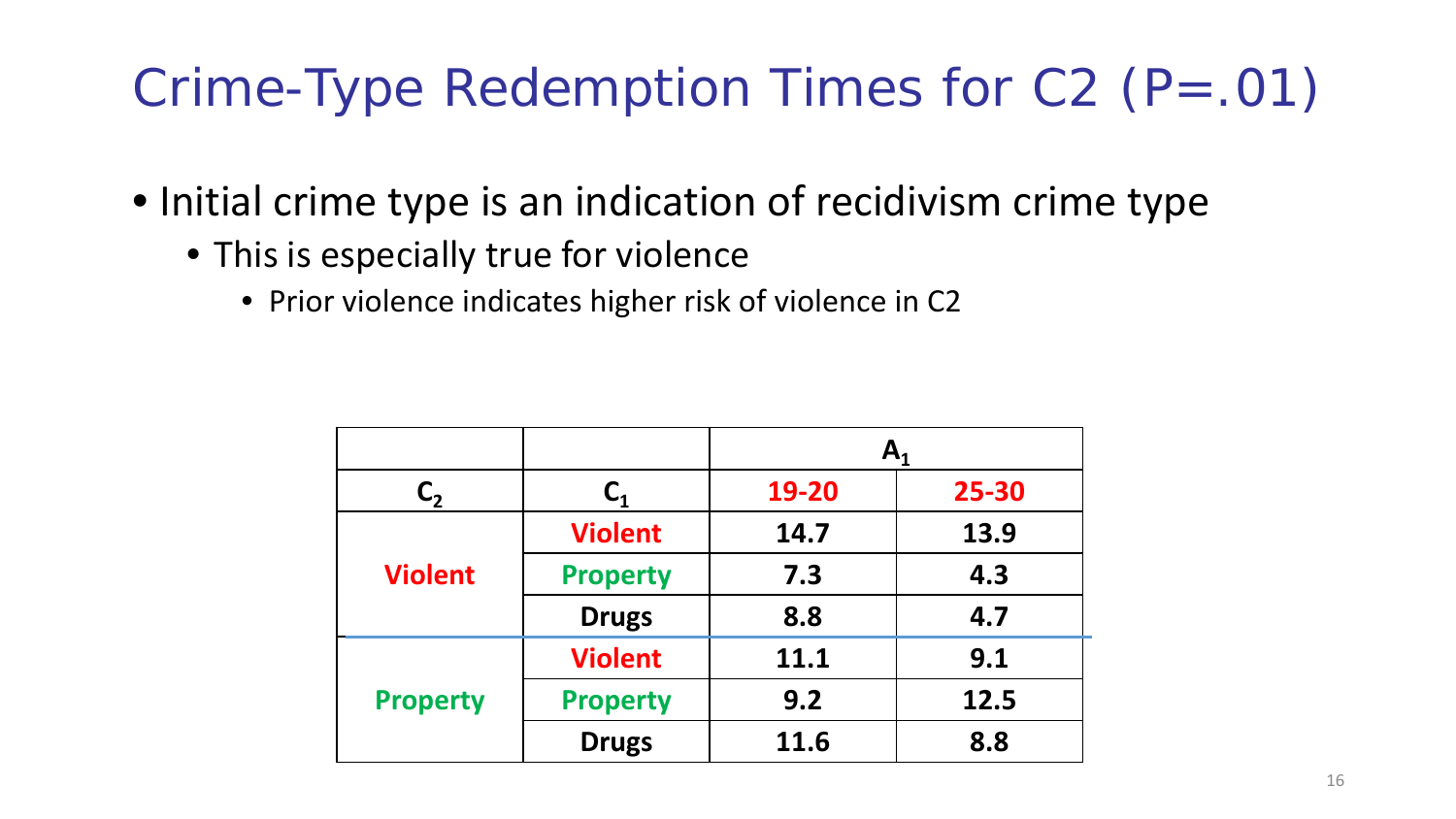#### For low risk tolerance – compare to the never-arrested

- Employers differ in their risk tolerance
	- Depends on the risk vulnerability of the position
	- Much depends on the applicant pool and their history
- Fore the Never-Arrested, their Hazard not expected to cross the ACC
	- The large initial difference diminishes over time
	- Difference likely to be very small after hazard drops to ~1.5-2.0
- Could examine confidence interval around hazard
	- Sensitive to small sample size remaining at large time
		- Confidence interval gets wider as N declines over T
- Could establish a reasonable risk tolerance level (.01?)
	- Redemption when the hazard crosses that level or if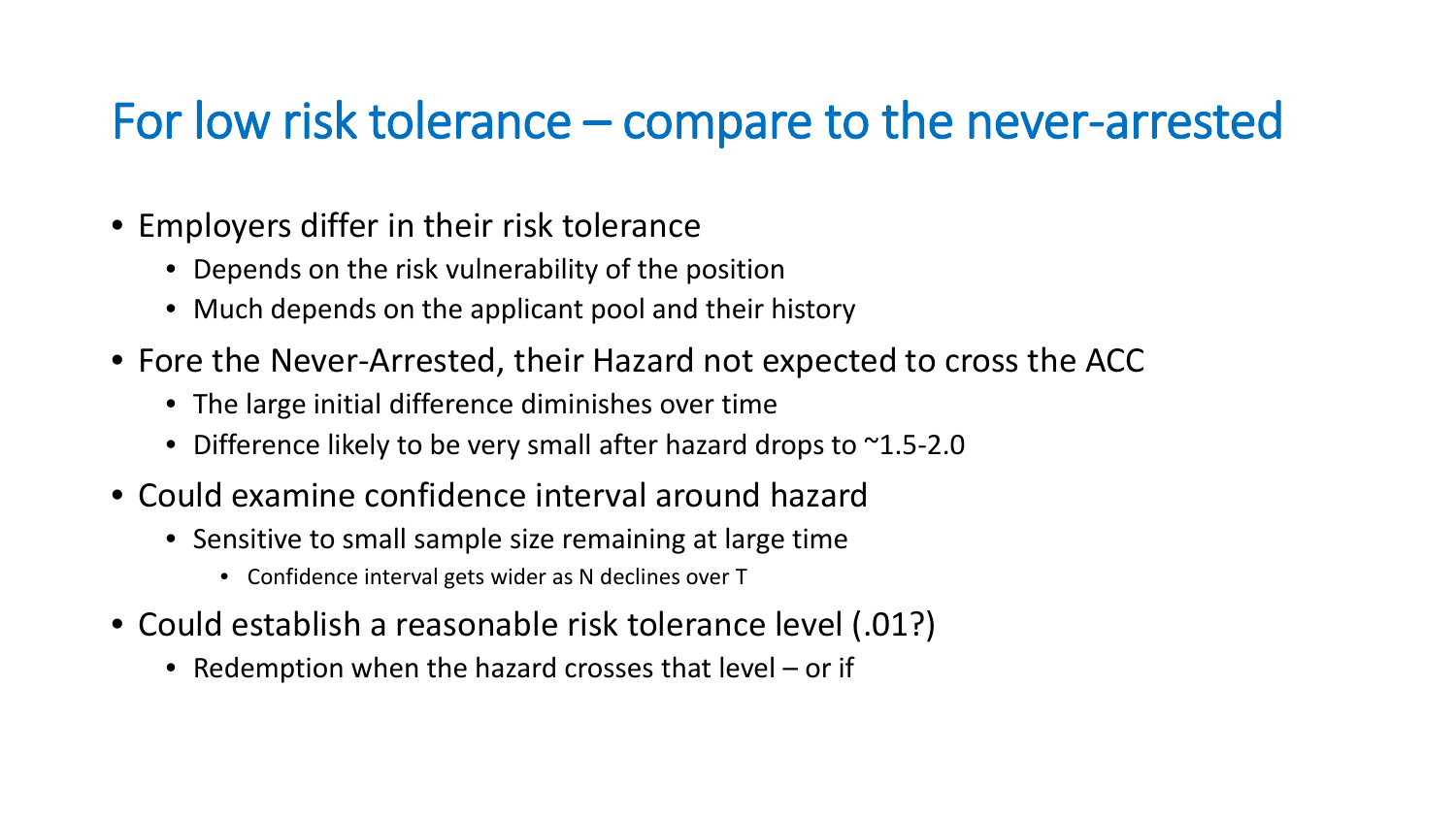### Concern for Arrests Outside NY

- Those who appear clean in NY might have been arrested elsewhere
- We obtained FBI national criminal records for our sample of 1980 NY arrestees **with no re-arrest in NY (40%)**
	- About 23% of them were found to have arrests elsewhere
- Adjustment of recidivism risk for out-of-state arrests is appropriate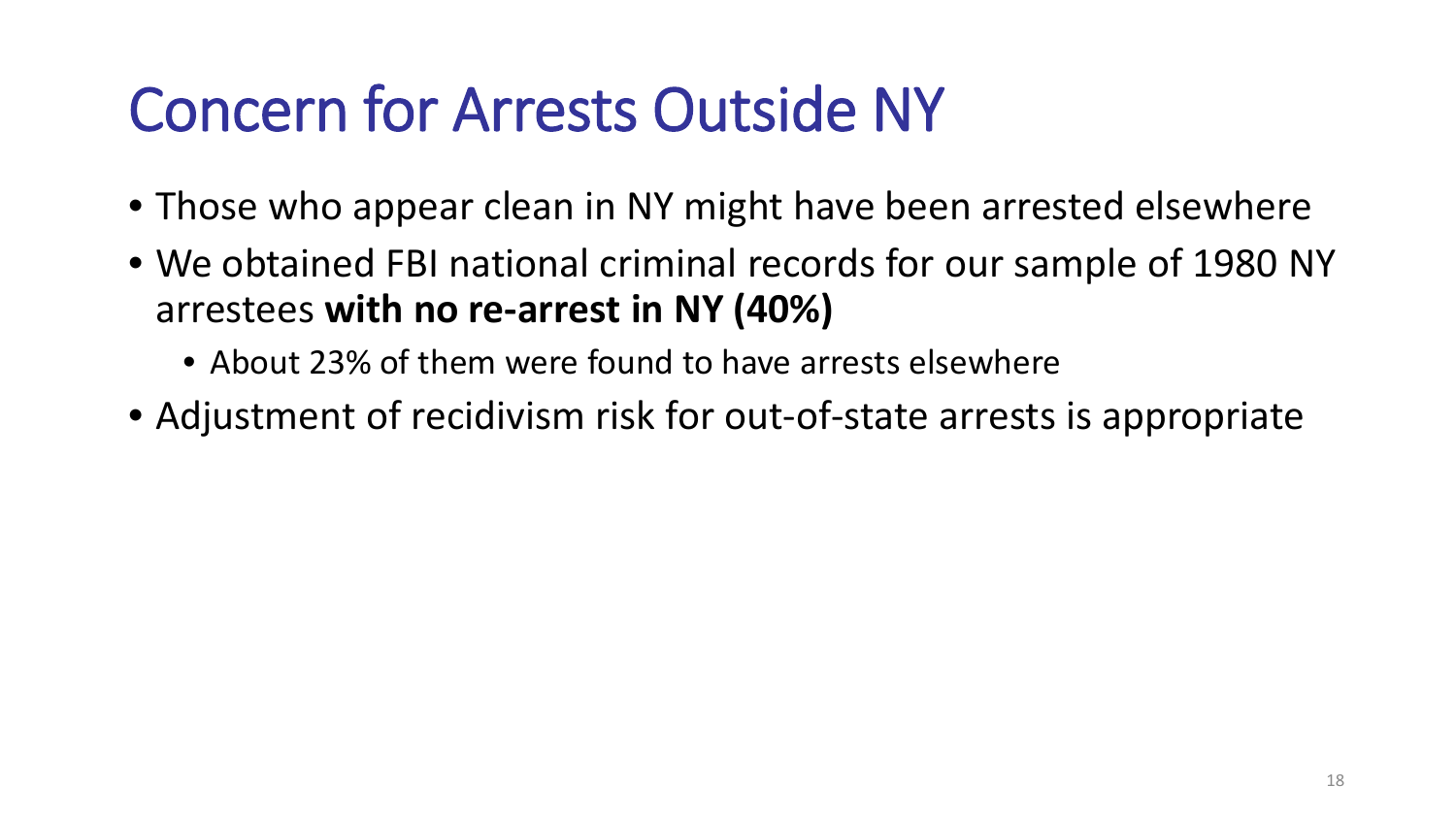#### Concerns about Robustness

- Estimates of redemption times are based on 1980 first-time arrestees in NY
- How reliable are our estimates for use at different times or in different places?
- We test the robustness of estimates to:
	- Different States (Florida, Illinois in 1980)
	- Different Sampling years ('85, '90 from NY)
- State results are different in about the first 5-10 years
	- But very close after 5-10 years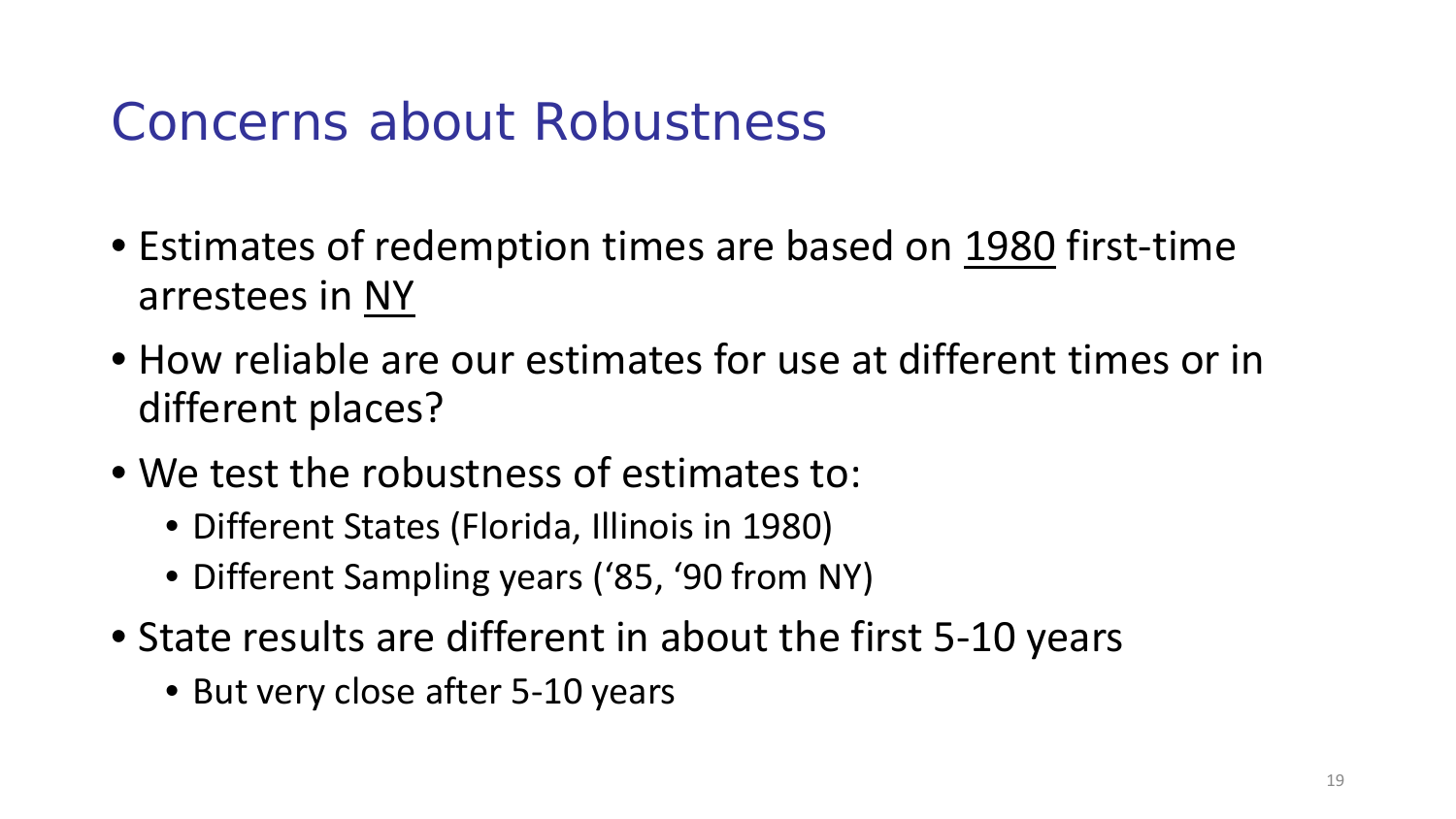#### Robustness to Sampling Years

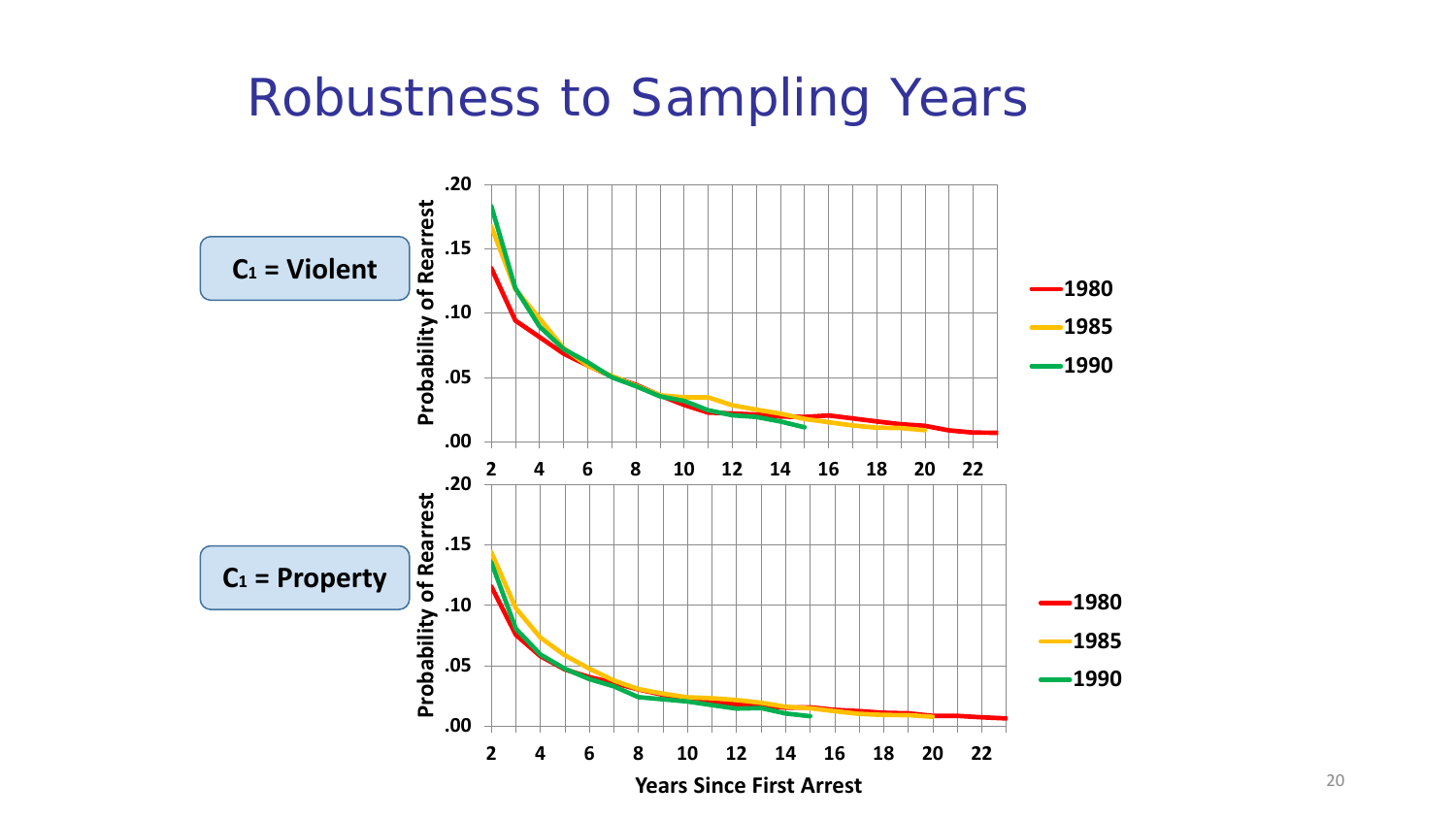#### Conclusions

- Recidivism risk declines with time clean
	- Important consideration to employers and government regulators
- Redemption times identify key time points when the criminal record loses its value in predicting risk
	- We have reasonable empirical estimates of redemption times
		- Based on a large set of official data
		- Tested for robustness over time and across states
		- Other researchers have produced similar estimates
- Prior crime type provides an indication of future crime type, especially for violence
- Our analyses provide a basis for responding to user needs
	- Redemption times can be estimated based on user specs for  $A_1$ ,  $C_1$ ,  $C_2$ , risk tolerance, etc.
	- Can avoid wrongly denying jobs to people with stale records
- Redemption times are consistently less than 20 years
	- Heavy burden on using CH older than 20 years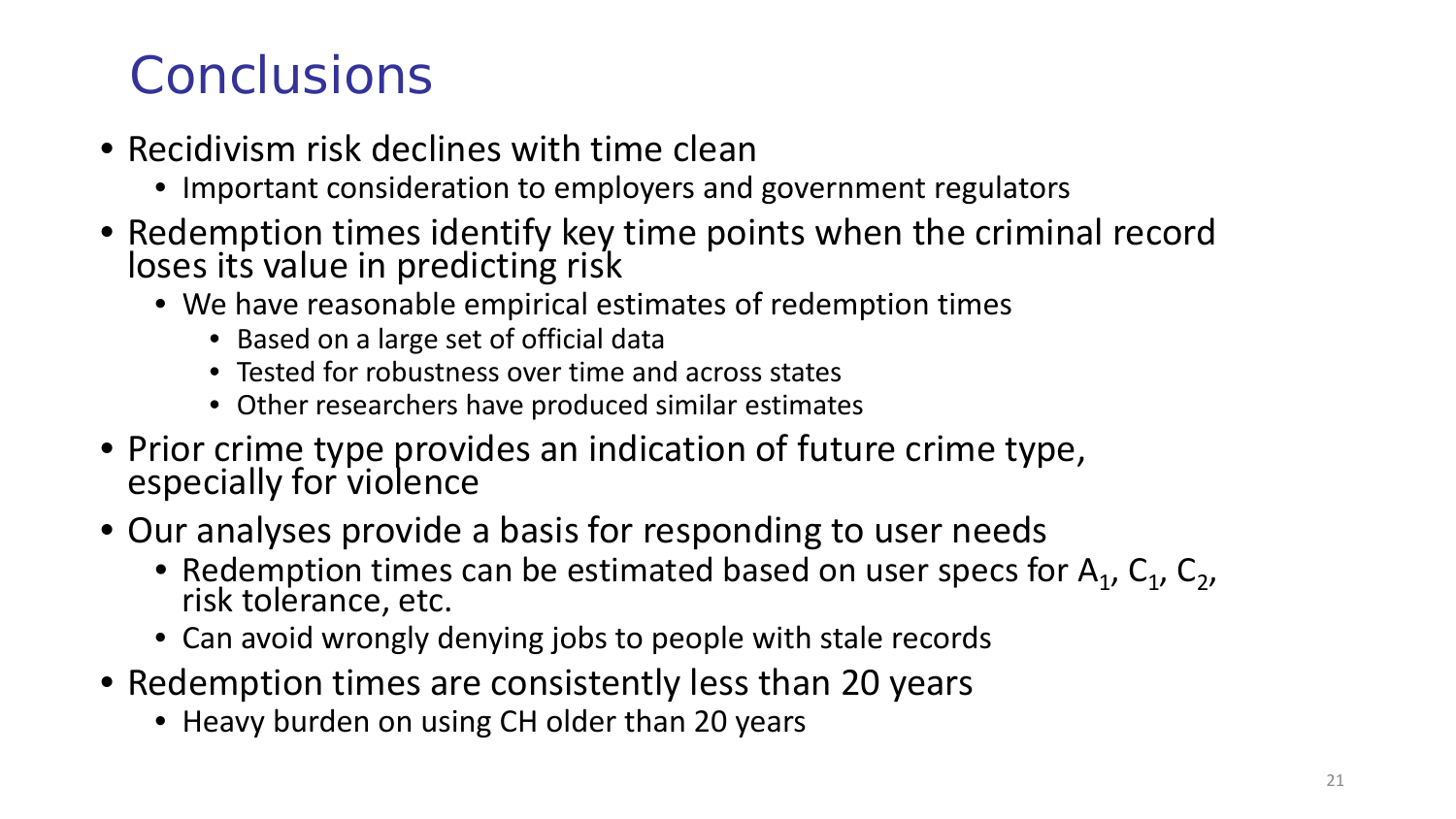### Balancing the Risks

- Time clean is important in assessing risk of future offending
	- Risk declines with time clean
- Not intended for people to be held in limbo until they reach what we call redemption times
	- Employment should be facilitated as soon as possible, especially with employment situations that are risk tolerant
- Other information should be used to encourage employment
	- Positive work history
	- Family structure especially marriage
	- Experience with training and placement agencies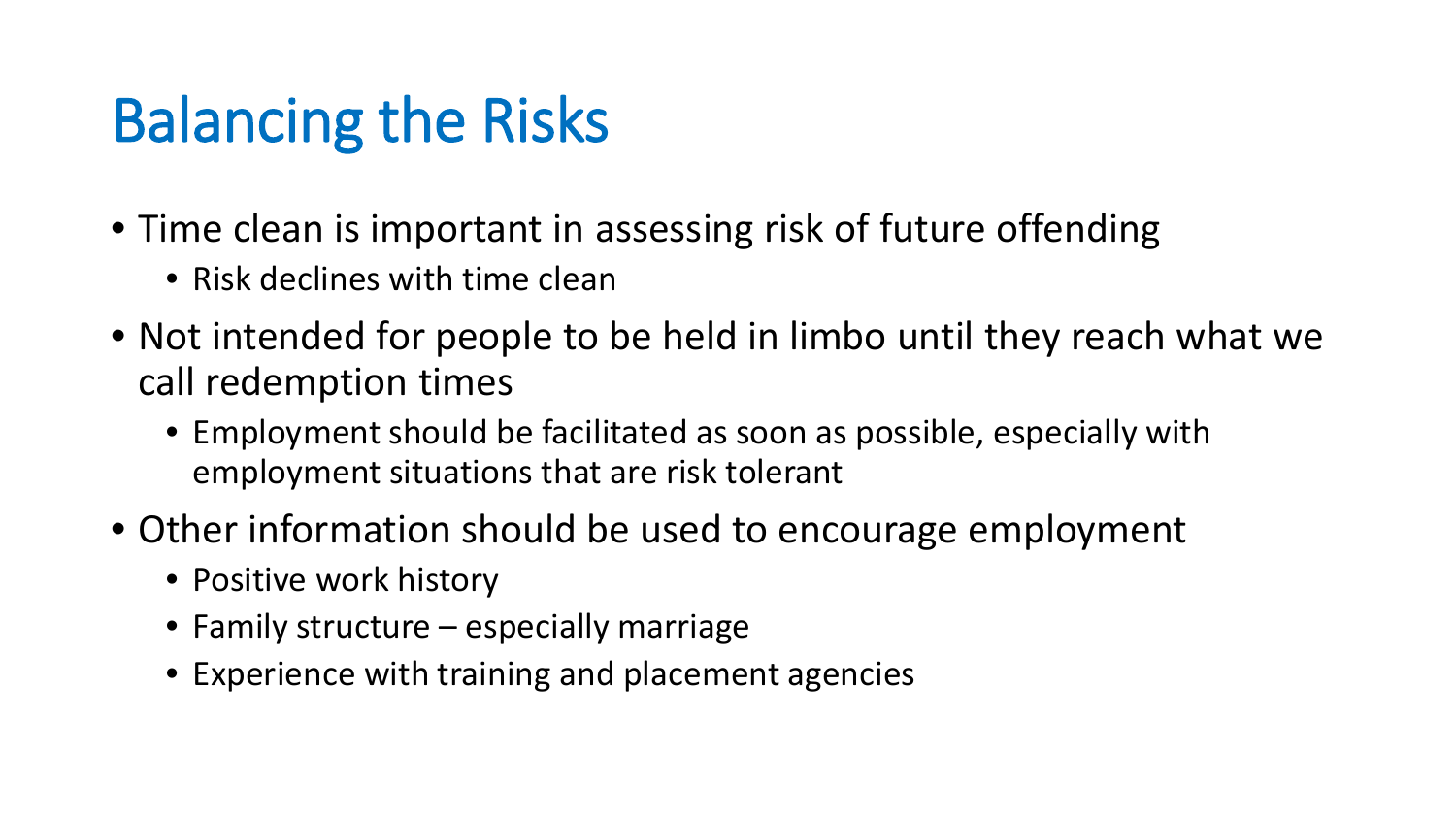### Potential Policy Approaches

- Inform appeals boards considering pardons
- Inform employers of the low relevance of events older than  $T^*$  if clean since then
- Protect employers from "due-diligence liability" claims if last arrest is older than T\*
- Seal recorded events if last is older than  $T^*$ 
	- Can re-open with sufficient provocation
	- Consider if purging is appropriate
- Data availability from commercial sources?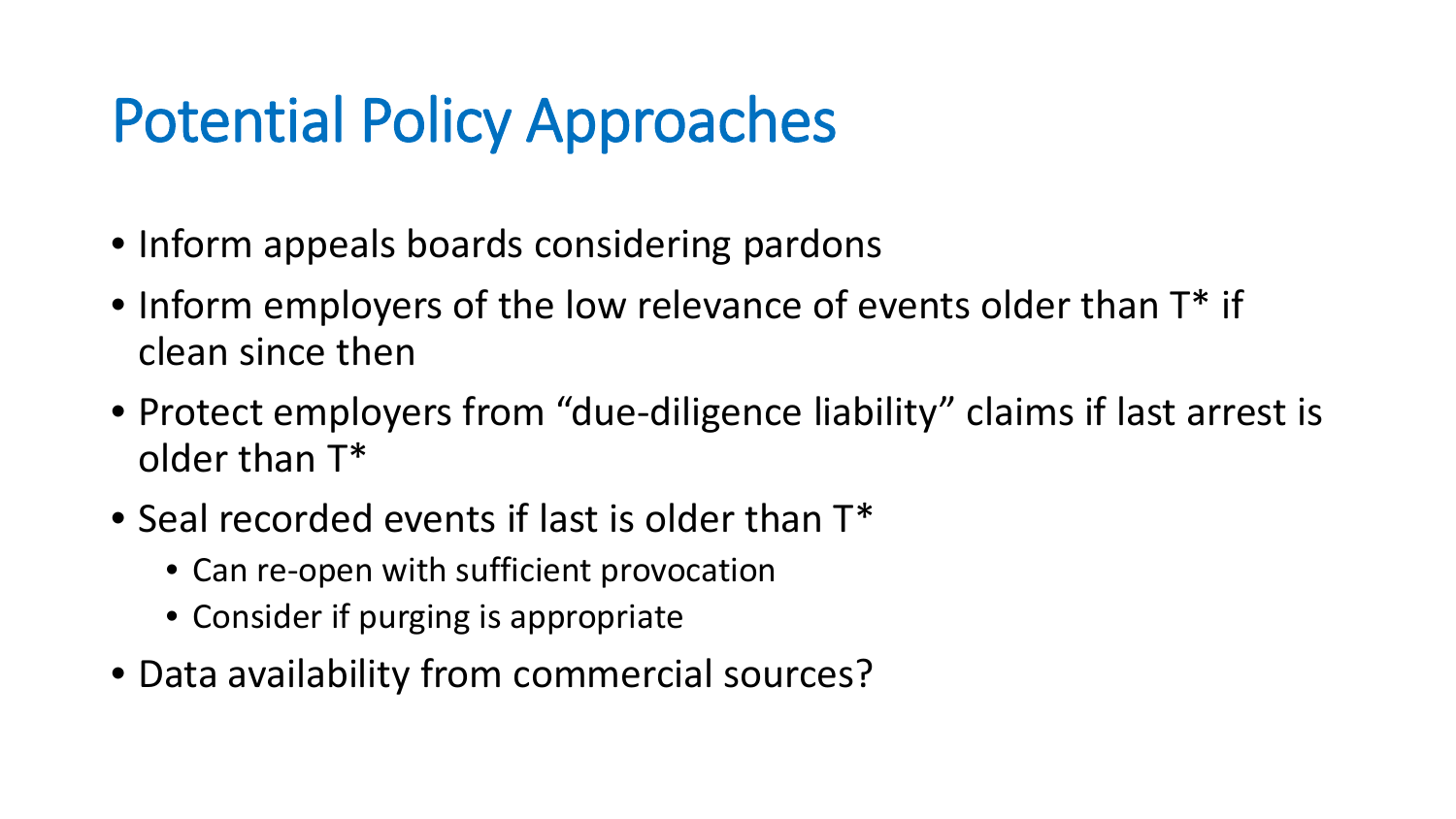#### Other Steps to Help in Redemption

- Do analyses of other CH sampling frames
	- Prison releasees is a good place to start
	- Explore possibility of convergence with arrestees
- Provide richer information re time off the streets in confinement
- Seal closed records rather than purging
- Facilitate access to out-of-state CH records
- Get commercial CH providers to adhere to sealing policies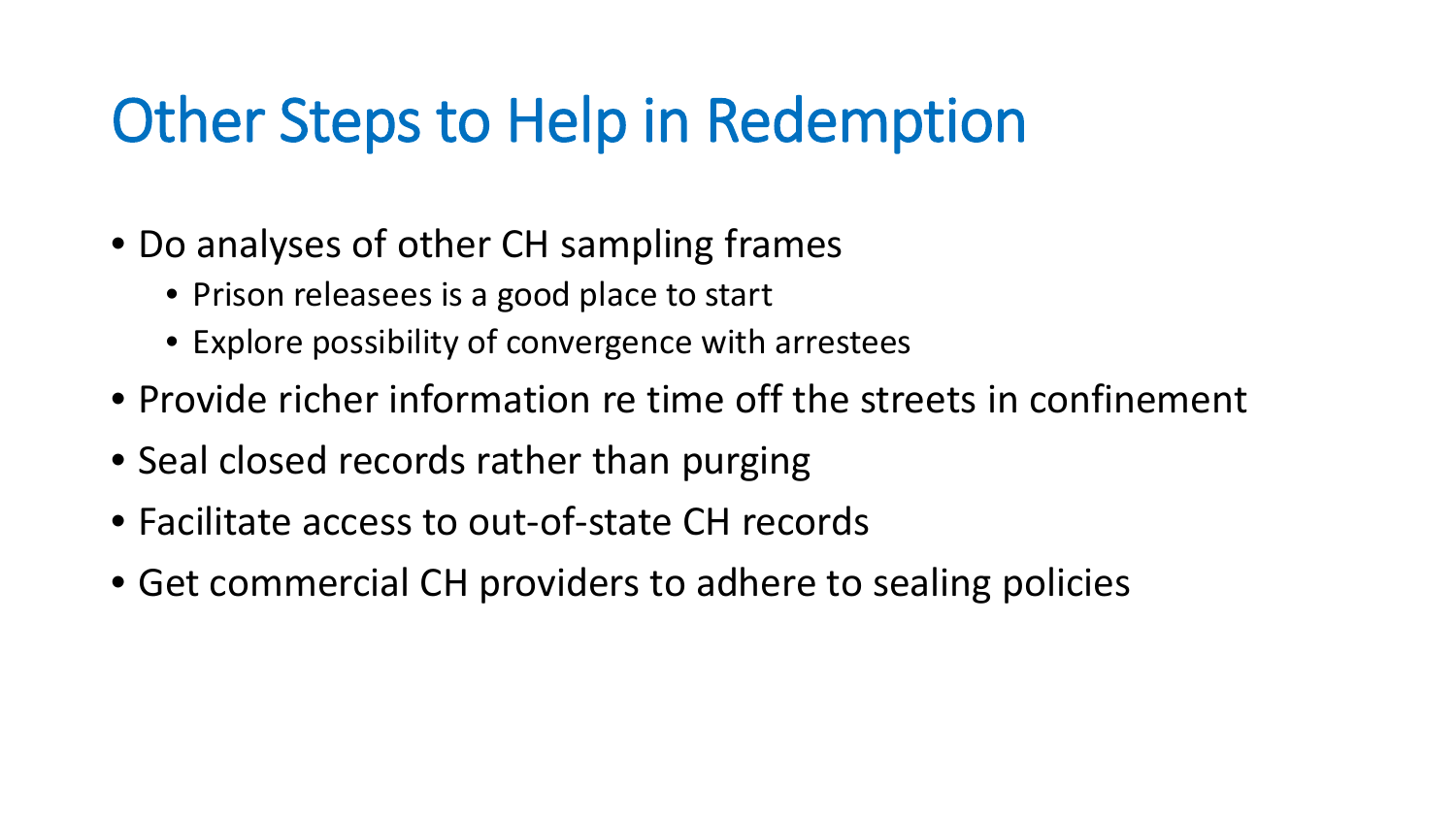#### A Source Document

- Available from NCJRS (National Criminal Justice Reference Service)
- Document No. 240100 (Nov. 2012)
- Extension of Current Estimates of Redemption Times: Robustness Testing , Out-of-State Arrests, and Racial Differences
- https://www.ncjrs.gov/pdffiles1/nij/grants/240100.pdf